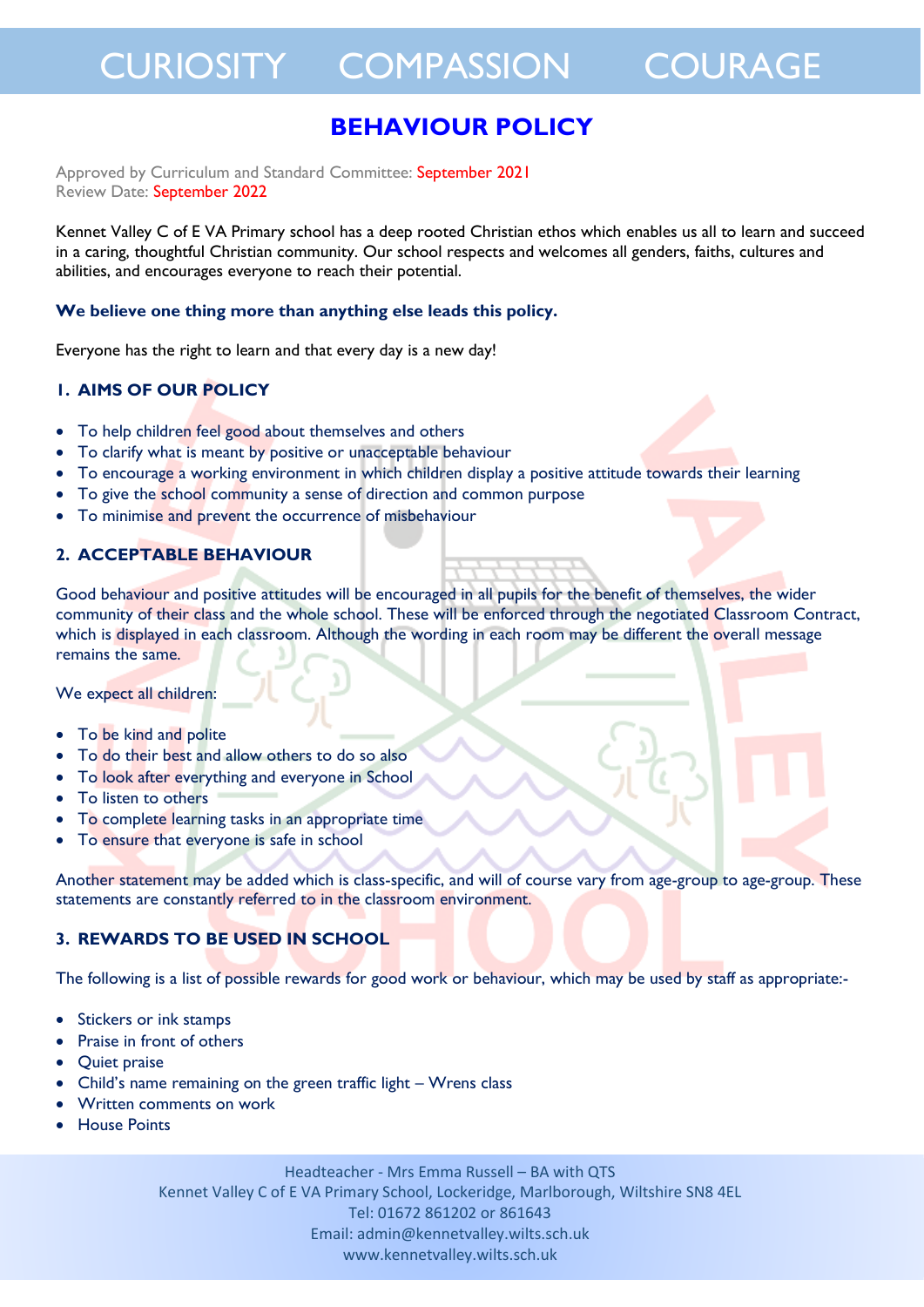# CURIOSITY COMPASSION COURAGE

- Work shared with another members of staff
- Work shared with the Head Teacher with sticker reward and published on web site
- Star of the Week
- Work shared in Celebration Worship
- Star of the Term
- A range of Certificates for different occasions such as sports day, home reading, maths homework, Sports achievements or attitude
- Weekly Golden Time approximately 20-30 minutes
- Praise Postcards these will be sent directly home.
- Home /School contact book positive messages
- Raffle Ticket

#### **4. IMPROVING CHILD's BEHAVIOUR**

There will be times when some children find it difficult to maintain the behaviour that is expected on a regular basis. These children will be supported in different ways which may include a Behaviour Plan. This could include the use of a Home/School contact book to support a change in behaviour.

The following is a list of types of behaviour that we as a school feel are *unacceptable* towards other children or any adults:

- Fighting or violent behaviour
- Swearing or verbal abuse
- Verbal or physical bullying
- Racist or sexist comments
- Vandalism
- **Theft**
- Consistent breaking of school rules
- Hurtful remarks made on numerous occasions
- Physical harmful behaviour
- Spitting

#### **5. STRATEGIES**

We will use a variety of strategies throughout the school, and individual teachers will use their professional judgement in selecting the most appropriate strategy for each individual case.

- Praising positive examples of behaviour in the classroom
- Quiet individual discussion with pupil
- Discussing the issue in circle time
- Changing the classroom or individual seating arrangements
- Change of classroom routine
- De-escalation strategies will be used
- Children provided with safe spaces; this may be in another classroom from their own
- Children having an individual daily target
- Team Teach strategies
- Staff members working with children from other classes.

#### **6. DEALING WITH INAPPROPRIATE BEHAVIOUR**

Headteacher - Mrs Emma Russell – BA with QTS Kennet Valley C of E VA Primary School, Lockeridge, Marlborough, Wiltshire SN8 4EL Tel: 01672 861202 or 861643 Email: admin@kennetvalley.wilts.sch.uk www.kennetvalley.wilts.sch.uk